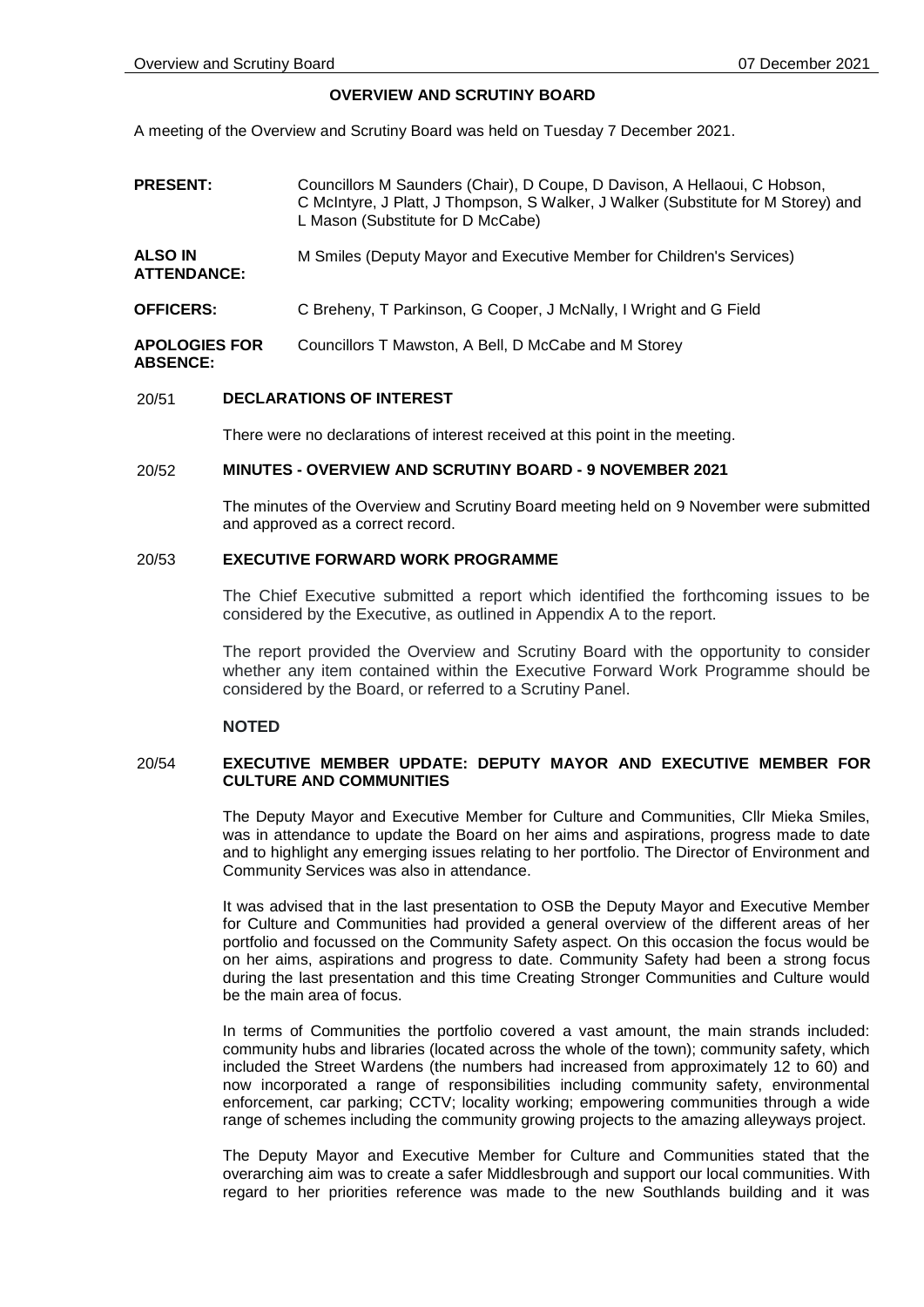emphasised that one of her priorities was to improve the community hubs and develop new ones. It was anticipated that there would hopefully be some action on the Southlands site in the spring and the Deputy Mayor advised that she had been on the Town's Fund Board and had advocated for the Southlands site to be included in that deal. As a result £500,000 of extra funding had been secured. Originally, it was proposed that the Southlands building would simply be a community hub style building but following work with ward Councillors and residents it was evident that their aspirations were to replicate the original Southlands Centre. A modular approach would therefore be taken and as more funding became available it was hoped that a sports hall and other facilities would be provided on the site. At the beginning of the process there was a requirement to find an organisation that would be able to manage the centre and the Tees Valley Asset Preservation Trust had been chosen to undertake that role.

Reference was made to Nunthorpe Community Hub, which was also in the pipeline and it was emphasised that the money received via the Towns Fund needed to be spread throughout the whole of the town. The majority of funding had been secured and two community groups had put their names forward to manage the centre and an independent scoring process would be undertaken to determine where it would be located and the type of services that would be provided. It was anticipated that Nunthorpe Community Hub would be built in 2022/2023.

In addition the Board was advised that the department had applied for £5million of funding from the Arts Council and part of that funding would be used to redevelop central library. Reference was made to Seven Stories in Newcastle and the Deputy Mayor advised that it was hoped that Central Library in Middlesborough could be developed as a hub for children's literacy and also offer fun puzzle rooms and adventures that children could complete. It was anticipated that the Arts Council would make a decision in the New Year and it would be fantastic for Middlesbrough if the funding could be secured.

The Deputy Mayor advised that another one of her aims included investing in communities and enhancing the work that was already undertaken in communities. Reference was made to the communities grant programme and how effective relatively small amounts of funding could be in helping community groups and organisations to make a difference in their communities. The amazing alleys initiative had been part of that programme and this had been particularly effective in Newport and North Ormesby. Approximately 20 alleyway projects had been completed and it was really good for local communities and people's overall well-being. In addition reference was made to the Keep Boro Tidy initiative, which included investment in litter picking equipment.

In terms of further investment in communities, there was also a new initiative whereby if a community asset was sold three per cent of the value of the asset, as long as it achieved its valuation price, would be invested back into that particular community. In Nunthorpe £60,000 had been raised to date via this initiative and similarly a community asset had recently been sold in North Ormesby, which had generated approximately £10,000 worth of funding for the community. The funding had since been awarded to the White Feather Project, which was undertaking fantastic work in the community.

In terms of culture it was advised that this aspect of the portfolio covered all of the Council's leisure venues, parks, museums, the town hall and theatre, as well as events and festivals. The Council also had a key role to play in supporting culture more generally throughout the town. Reference was made to a recent visit to King's Academy, where all students in Year 7 had recently been given the opportunity to learn to play the violin. The Deputy Mayor explained that the Council had partnered with Music in Secondary Schools Trust (MiSST) to introduce the initiative and it was hoped that this could be rolled out to all seven secondary schools across the town.

Reference was made to the recently launched Middlesbrough Lottery and the Board was advised that the scheme was currently on track to generate £40,000 in its first year for local charities and organisations, as well as supporting cultural activity. It was explained that the tickets could be purchased online for £1 per ticket and 60p from each ticket sold went directly to good causes.

Finally, the Deputy Mayor made reference to her final priority in respect of the culture element on her portfolio and advised that she was particularly keen to further develop the town's event programme. Reference was made to 'Nightfall', a new held in Stewart Park over the weekend and the Deputy Mayor advised that she would be very keen to hear feedback from members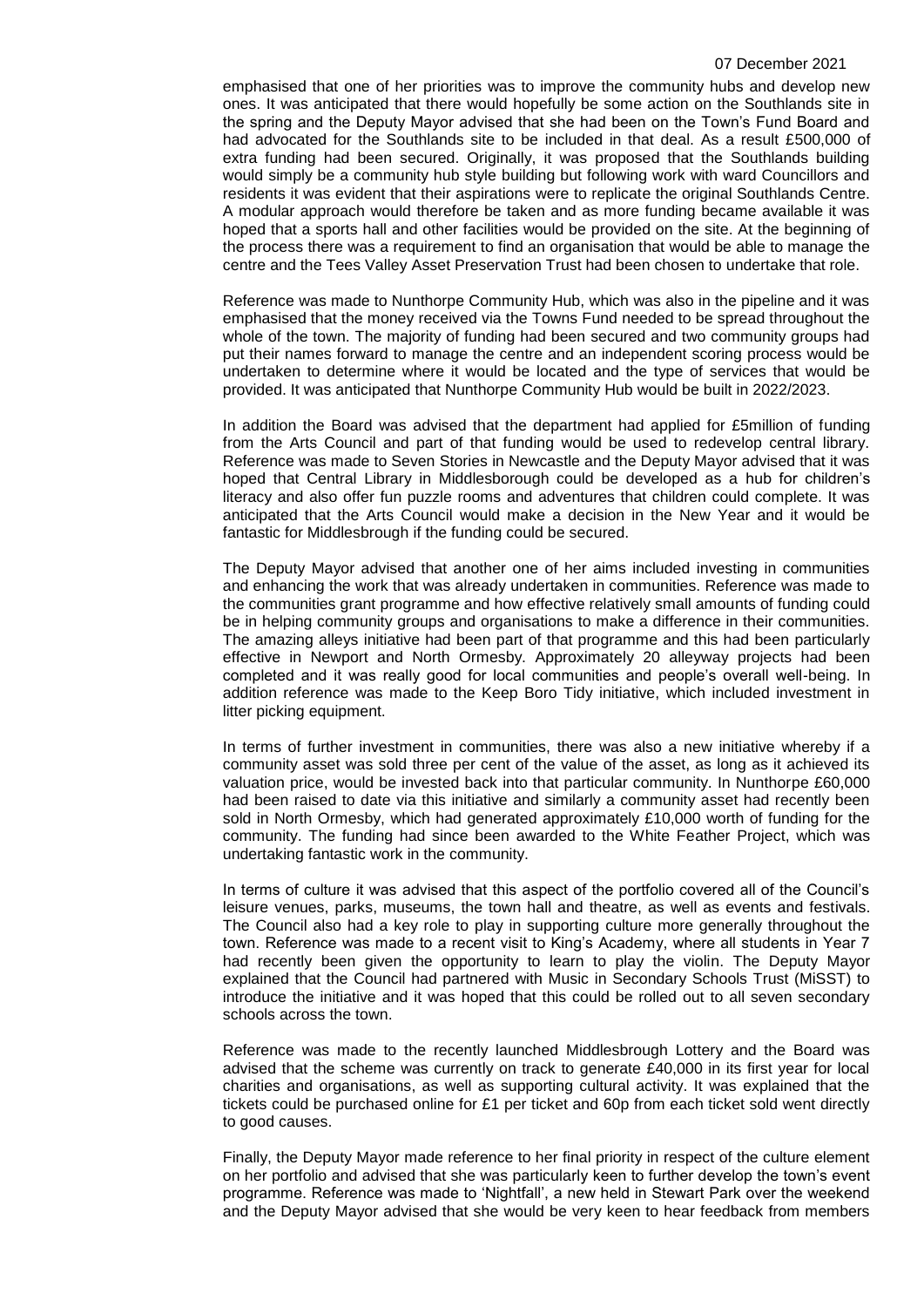of the Board about the event. It was advised that £200,000 of additional funding had been secured for the Council's 2022/2023 events programme and it was hoped that the programme would generate additional footfall into the town centre. The recent Diwali event, which had been held in the town centre had been very successful and it was hoped that this could be further built on in 2022/2023.

Following the update, Members were afforded the opportunity to ask questions.

A Member of the Board queried the amount of future additional investment that was proposed for Teessaurus Park. In response it was advised that £250,000 had been approved and it was anticipated that the works would hopefully be completed by Easter and would include a zip wire, new play equipment, light installations and an augmented reality trail.

Reference was made to the 'Nightfall Event' and the fantastic response received from residents and it was queried whether the Council had funded the event. It was advised that in terms of hosting the event it had been a collaboration and the company organising the event had received some funding from the Arts Council, the Council had contributed some funding and the ticket sales had also enabled the event to be held. It was hoped that the event would return in 2022/23, as it had been a sell out and the response had been fantastic.

Reference was made to Middlesbrough's archives and whether any progress had been made in respect of digitising records for bringing them up to date and help people in tracing their family history. In response it was advised that a digitisation was currently being undertaken and it was a huge task as the Council had responsibility for the whole of the Tees Valley.

A Member of the Board queried whether any decision had been taken in respect of a name for the new East Middlesbrough Community Hub, as reference had been made during the presentation to the Southlands Centre but the Centre was no longer in existence. In response it was advised that ultimately it should be a community decision and representation would be needed from local councillors and local residents. It was emphasised that it was very much the working title, as the Southlands Centre had been loved by so many people.

It was queried whether any progress had been made in respect of arranging racial awareness training for Members that had been agreed in 2020. In response it was advised that clarification would be sought on this issue and a response provided.

Reference was made to the different funding streams being used in respect of developing a new community hub on the former Southlands site and it was queried whether further information could be provided. In response it was advised that £1.2m was to be invested from the Council's capital budget and £500,000 would be invested from the Towns Fund.

In terms of the new community centres it was queried how these would be managed. It was advised that the Tees Valley Asset Preservation Trust would take on board the running of the Southlands Centre. Similarly a community organisation would be appointed to manage the Community Hub at Nunthorpe.

Reference was made to what work that was currently being undertaken by the Council to blend communities together, to create community cohesion and build a better Middlesbrough. In response it was advised that this was a really important point and a substantial amount of work was undertaken by the Council in respect of this agenda.

In response to the news that the Cleveland Show had now finished the Chair wished to extend his thanks to all of the volunteers who had successfully run the event for over 73 years.

Reference was made to the possibility of developing an arena in Middlesbrough and the Deputy Mayor expressed the view that this was definitely something that was on the wish list and there was a real need to maximise the events programme throughout the town.

The Chair thanked the Deputy Mayor and Executive Member for Culture and Communities and the Director of Environment and Communities for their attendance and contributions to the meeting.

**AGREED** that the information provided be noted.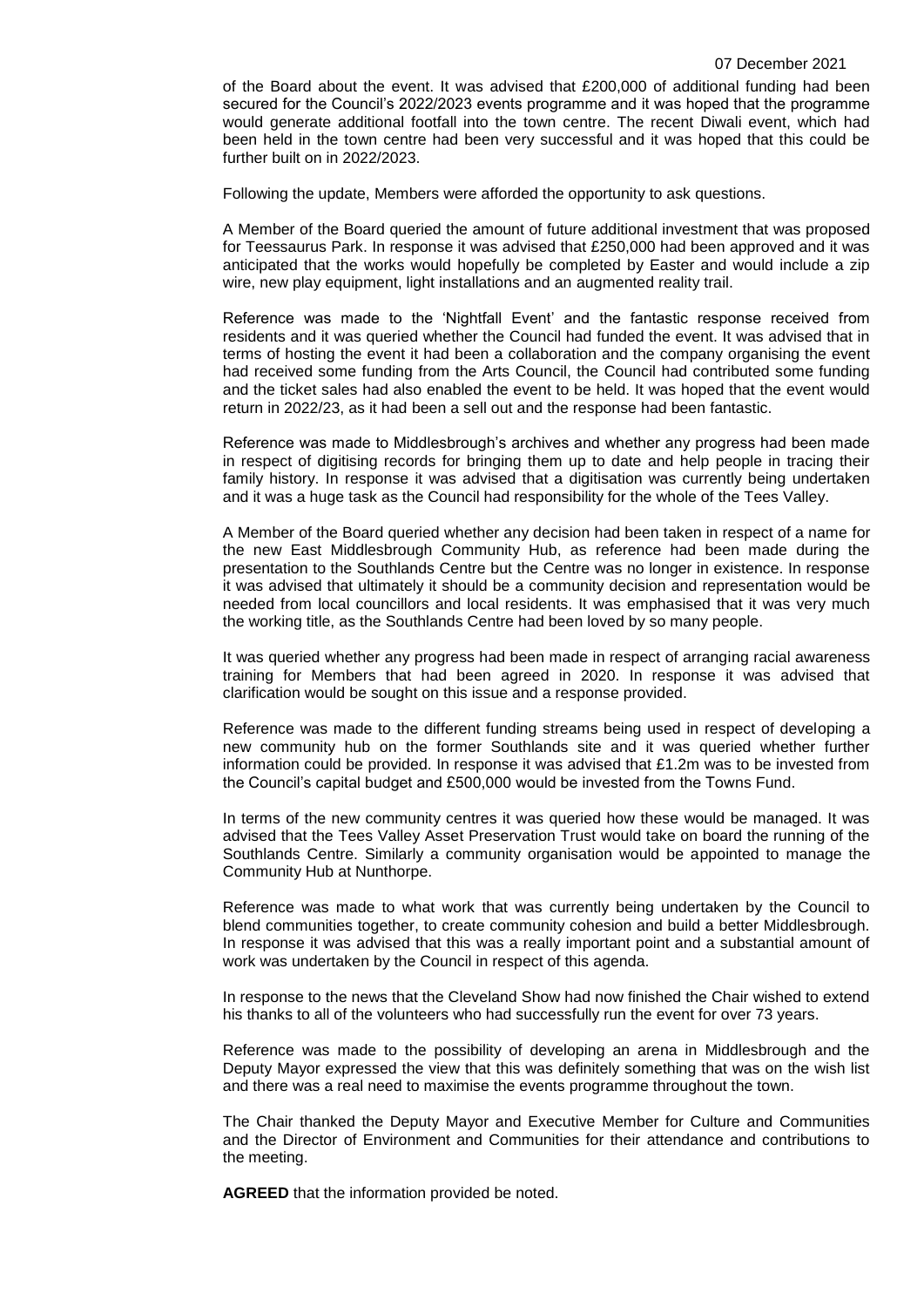## 20/55 **CHIEF EXECUTIVE'S UPDATE**

The Chief Executive was in attendance and provided an update to the Board in respect of the following:-

- COVID-19 update
- Executive update
- Strategic Plan

In terms of the latest local COVID-19 data, as at 5 December 2021 the rolling seven-day rate of cases per 100k of the Middlesbrough population was as follows:

- 82 new cases had been added to the system on 8 November 2021;
- 390 new cases had been diagnosed in the last seven days;
- 276.6 rate per 100k of population (last seven days); and
- 309.30 COVID-19 deaths per 100k population.

Reference was made to the COVID case rate by age group and it was advised that the highest number of cases were amongst young people aged 0-19. With regard to the number of COVID patients in South Tees Hospitals it was noted that there were currently 56 inpatients, with 7 of those in critical care. In terms of vaccination rates it was advised that 74 per cent of Middlesbrough's population had received their first vaccination, 67 per cent had received their second vaccination and 32.1 per cent had received their booster.

In relation to the Executive decisions taken recently it was noted that a number of reports had been considered. These included; an annual update on the work undertaken by the Standing Advisory Council on Religious Education (SACRE), a report on the findings of the Virtual School Peer Review; the Calculation of Council Tax Base for 2022/23; the Corporate Debt write-off policy and a report on the transfer of the International Centre to a community organisation.

A number of reports were expected to be considered by Executive in January 2022 and these included; Whortlton Road Industrial Estate Disposal; PSPO and CCTV Provision; Metz Bridge – Site Management Arrangements; Members Small Schemes Allocation; Digital Inclusion; Response to Scrutiny: Cultural Events; Response to Scrutiny: Middlesbrough Regeneration Post COVID-19: PSEA Timetable; BOHO X Audit Feedback; Council Tax Support Scheme for 22/23; Holiday Activities and Food Programme and Social Care White Paper.

Reference was made to Council's Strategic Plan and the current process for the drafting of the plan was outlined. It was advised that some changes to the format had been proposed and that a presentation had been given to the Executive on 7 December 2021 with any confirmed changes to current priorities and initiatives to be agreed by 21 December 2021. With a view to any follow up work and any revisions being undertaken by 18 January 2022. A report on the Strategic Plan was scheduled to be considered by Executive on 14 February 2022 and subsequently by Council on 23 February 2022. It was noted that where significant revisions / additions to the Strategic Plan were required it was likely that the new plan would be submitted to Council for approval on Summer 2022, to take into account timescales for public consultation.

The Chair thanked the Chief Executive for his excellent briefing and contribution to the meeting.

### **NOTED**

### 20/56 **SCRUTINY CHAIRS UPDATE**

The Scrutiny Chairs/Vice Chairs provided updates in respect of the work undertaken by their respective panels since the last meeting of the Board.

### **NOTED**

## 20/57 **REVENUE AND CAPITAL BUDGET - PROJECTED OUTTURN POSITION AS AT QUARTER TWO 2021/22**